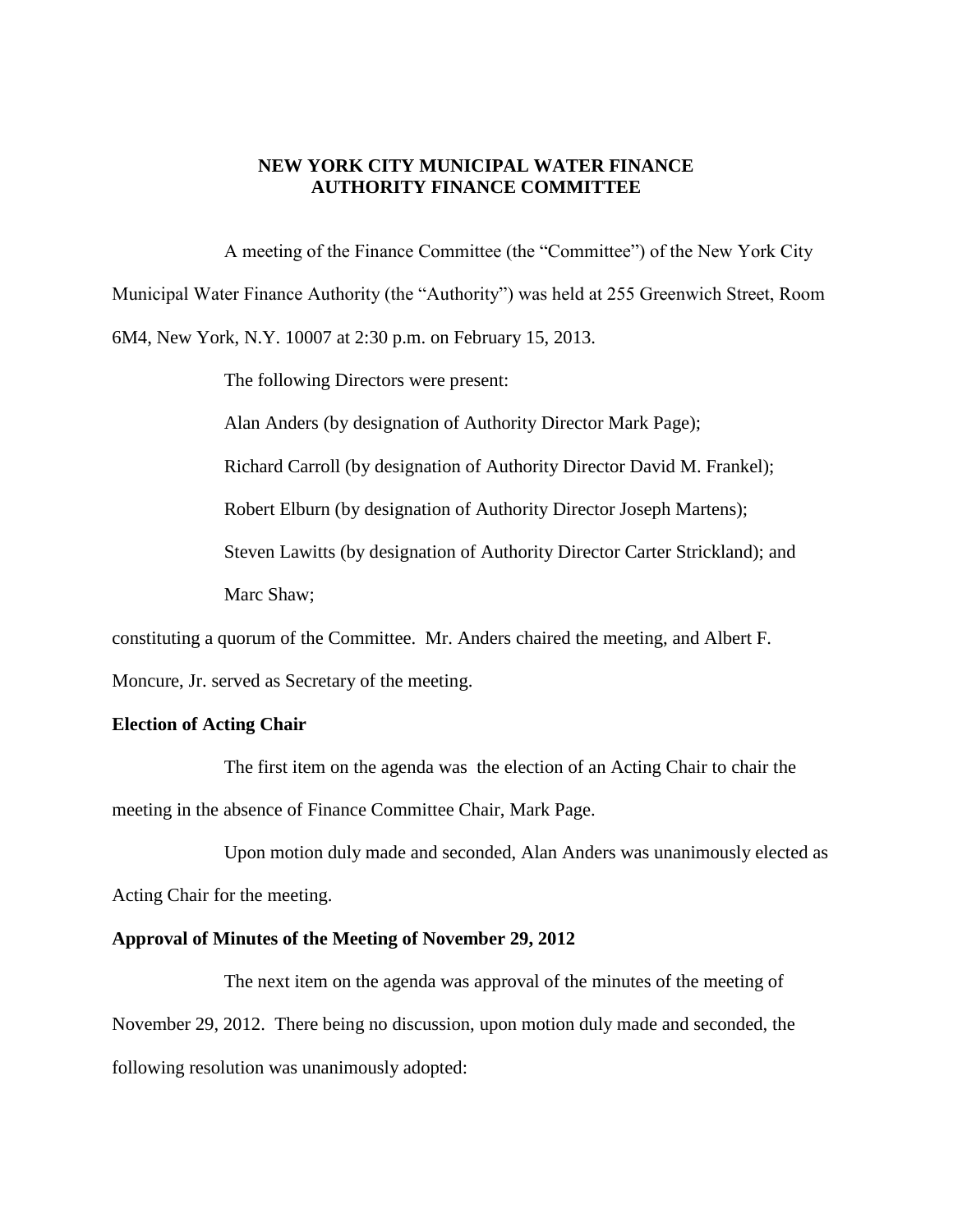**WHEREAS,** the Finance Committee of the New York City Municipal Water Finance Authority has reviewed the minutes of the previous meeting of the Finance Committee held November 29, 2012; it is therefore

**RESOLVED,** that the minutes of the meeting of November 20, 2012 are hereby approved.

# **Recommendation to Board - Approval of Fiscal 2013 Series CC Bonds**

The next item on the agenda was the recommendation to the Board of Directors of

the Authority that it approve the issuance of the Authority's Fiscal 2013 Series CC Second

Resolution Bonds. The Authority's Executive Director, Thomas Paolicelli, briefly described the

purpose of the bonds, which is to provide fixed rate financing for new money purposes. He also

described details of the financing. Discussion ensued. There being no further discussion, upon

motion duly made and seconded, the following resolution was unanimously adopted:

**WHEREAS**, pursuant to the New York Public Authorities Law, the Finance Committee of the New York City Municipal Water Finance Authority (the "Authority") is charged with reviewing proposals for the issuance of debt by the Authority and making recommendations to the Board; and

**WHEREAS,** the Finance Committee has received and reviewed a proposal for the issuance of the Authority's Fiscal 2013 Series CC Bonds and finds their issuance to be prudent; it is therefore

**RESOLVED**, that the Finance Committee recommends to the Board of Directors the approval of the issuance of the Fiscal 2013 Series CC Bonds.

# **Recommendation to Board of Re-Issuance of Fiscal 2008 Series B Bonds (variable rate, taxexempt)**

The next item on the agenda was the recommendation that the Board of Directors

approve changes to the terms of the Water and Sewer System General Resolution Revenue